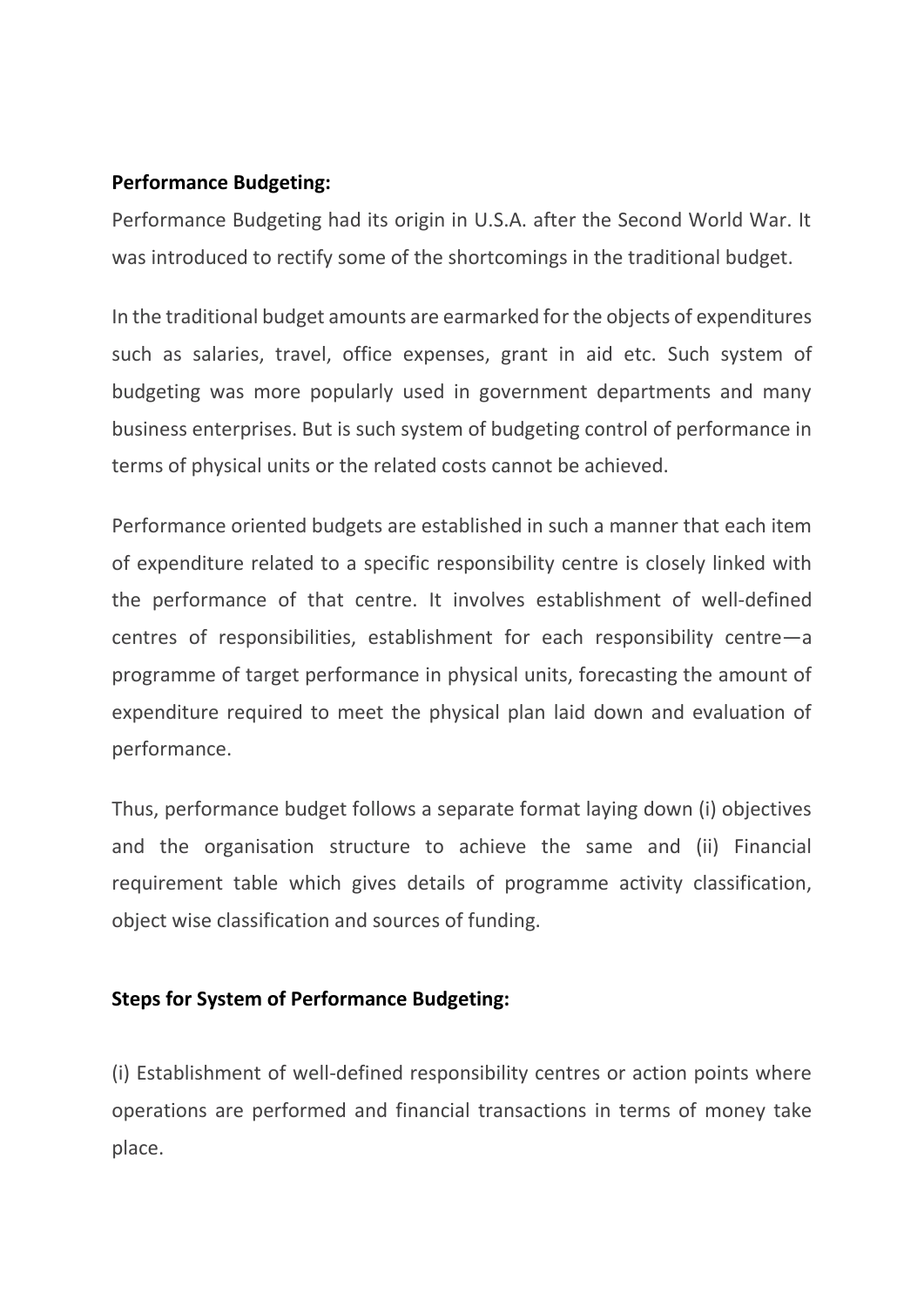(ii) Establishment of each responsibility centre and a programme of expected performance in physical units of that centre. For example, the performance budget for a sales department may be units of goods sold and, for production department, units of products programmed to be manufactured and for capital works, quantum of work likely to be done during the budget period.

(iii) To forecast the amount of expenditure under the various classification heads to meet the physical plan. Then the procedure of budgeting could follow the usual routine.

(iv) Evaluation performance is done under two stages i.e.

(a) The actual performance is compared with the physical target in order to determine the extent of deviation and adjusting the original rupee budget into a budget allowance for the actual physical work performed.

(b) The actual expenditure is compared with the adjusted budget (or the budget allowance) to determine the monetary variances.

(v) Performance reporting indicating the result of analysis of the variance from the budget is done like that of variance reporting.

#### **Advantages of Performance Budgeting:**

(i) It presents clearly the purposes and objectives for which funds are required.

- (ii) It gives better appreciation of budgeting by legislature.
- (iii) It improves budget formulation process.
- (iv) It enhances accountability of the executives.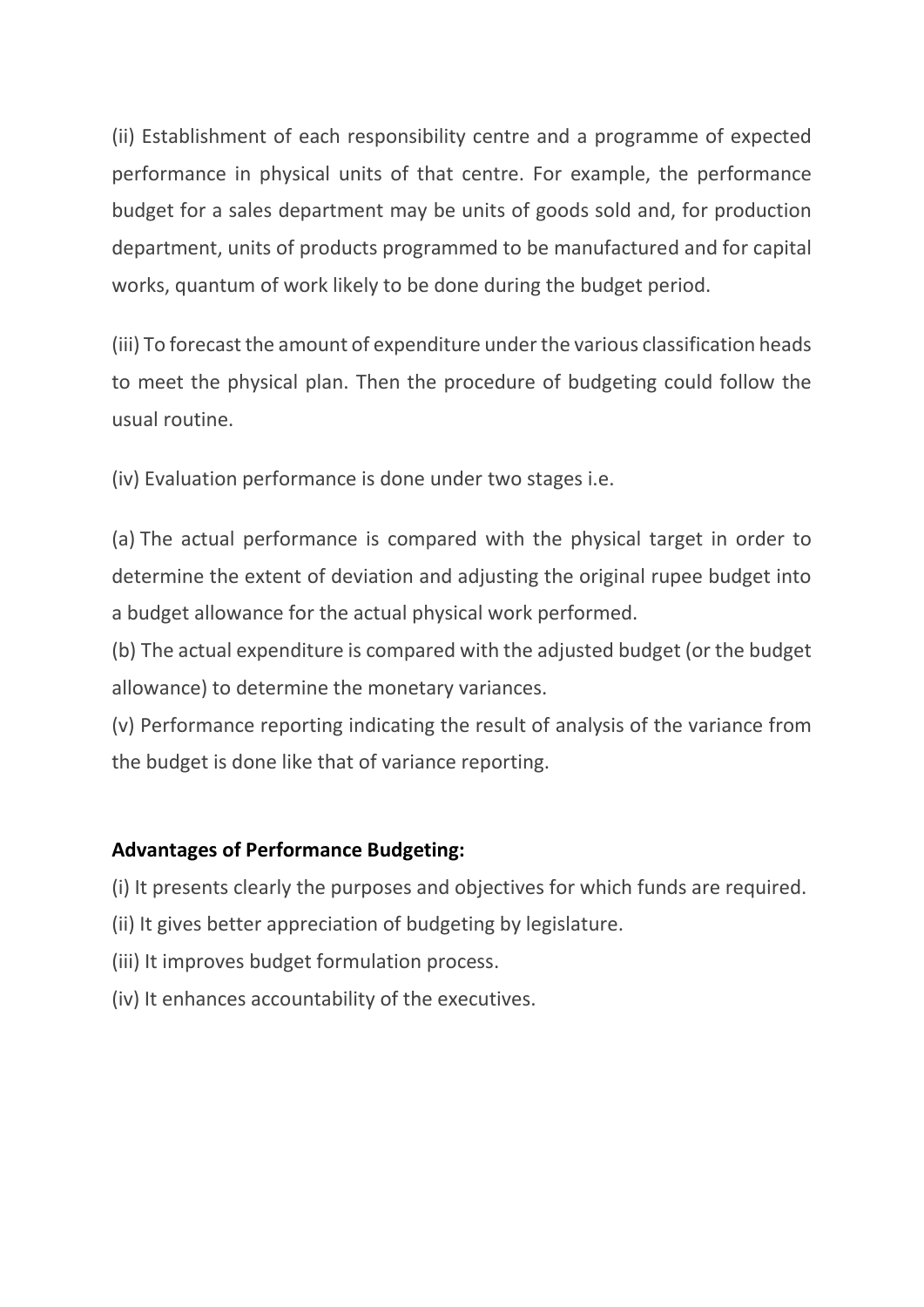### **Zero Base Budgeting (ZBB):**

This budget is the preparation of budget starting from Zero or from a clean state. As a new technique it was proposed by Peter Pyher of Texas Instruments Inc., U.S.A. This technique was introduced in the budgeting in the state of Gorgia by Mr. Jimmy Carter who was then the Governor of that state.

The use of zero-base budgeting (ZBB) as a managerial tool has become increasingly popular since the early 1970s. It is steadily gaining acceptance in the business world because it is proving its utility as a tool integrating the managerial function of planning and control.

Conventional Budgets are prepared mainly on past performance and actual costs. It is developed mainly on the concept of incrementalism. Under this approach cost levels of the previous year are often taken as a base to start within, and budget units focus their attention on ascertaining what changes from the previous year are required. Thus, a budget is developed on the basis of incremental changes from the previous year's figures taken as base.

An incremental approach to budgeting carries forward previous year's inefficiencies and extravagances because previous year's figures are taken as a base for the development of a budget. Thus, incremental approach does not promote operational efficiency because it does not require managers to review their past activities.

On the other hand, zero-base budgeting is not based on the incremental approach and previous year's figures are not adopted as a base. Rather, zero is taken as a base as the name goes. Taking zero as a base, a budget is developed on the basis of likely activities for the future period.

In ZBB, by delinking the budget from the past, the past mistakes are not repeated. Funds required for any activity for the next budget period should be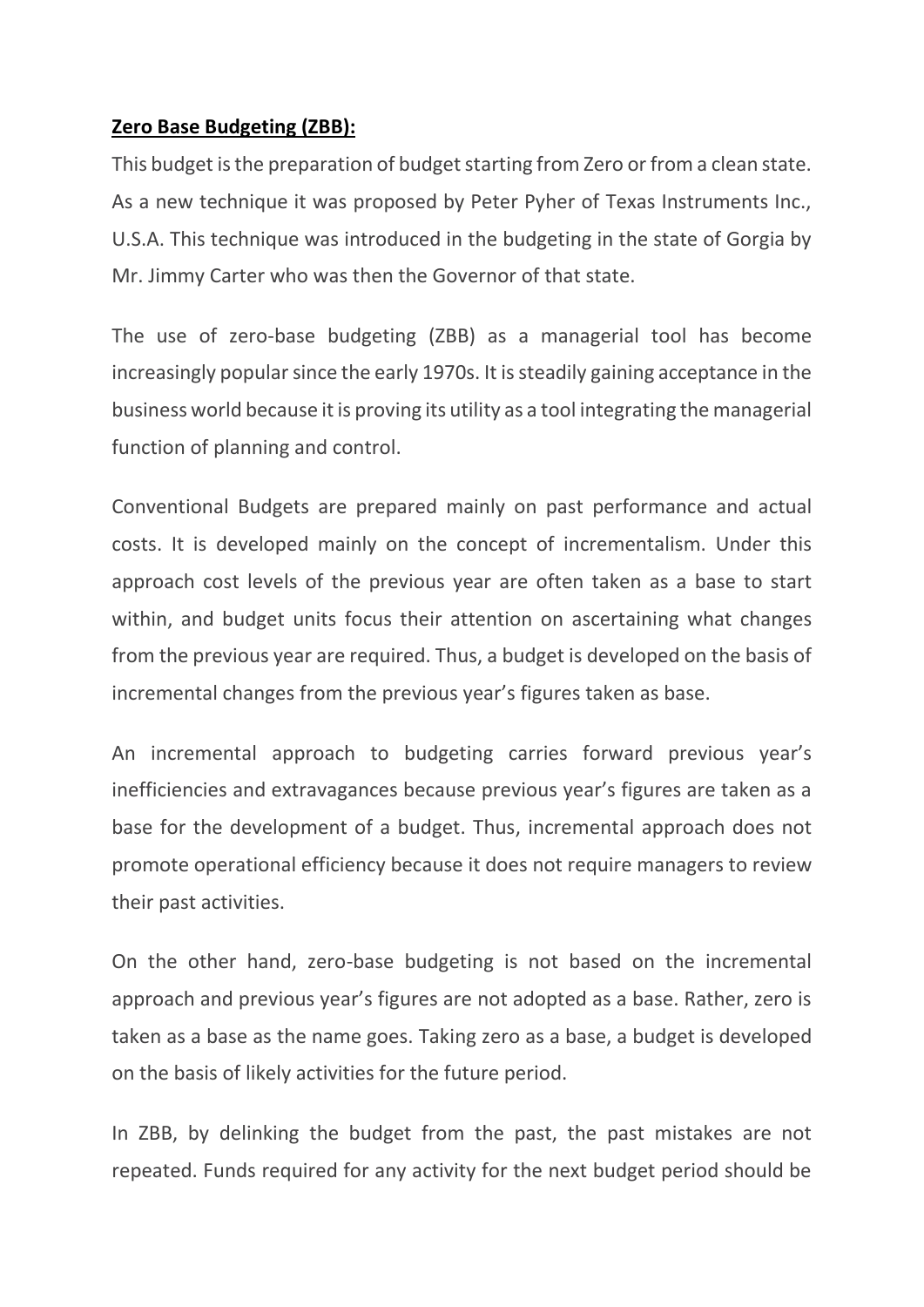obtained by presenting a convincing case. Funds will not be available as a matter of course.

# **Zero-base budgeting has been defined by its originator Peter A Pyher as follows:**

"A planning and budgeting process which requires each manager to justify his entire budget request in detail from scratch (hence zero base) and shifts the burden of proof to each manager to justify why he should spend any money at all. The approach requires that all activities be analysed in 'decision packages' which are evaluated by systematic analysis and ranked in order of importance."

**CIMA** has defined it "as a method of budgeting whereby all activities are revaluated each time a budget is set. Discrete levels of each activity are valued and a combination chosen to match funds available". In short, an elaborate practice of having a manager justify activities as though they were being launched for the first time.

A unique feature of zero-base budgeting is that it tries to help management answer the question. Supposing we are to start our business from scratch, on what activities would be spend our money and to what activities would we give the highest priority? Thus, zero-base budgeting tries to overcome the weaknesses of conventional budgeting, especially in those areas where it is difficult to apply flexible budgeting.

It can be successfully applied to government expenditure and, within the business would, items of expenditure other than direct material, labour and overheads such as research and development, data processing, quality control, marketing and transportation, legal staff and personnel office.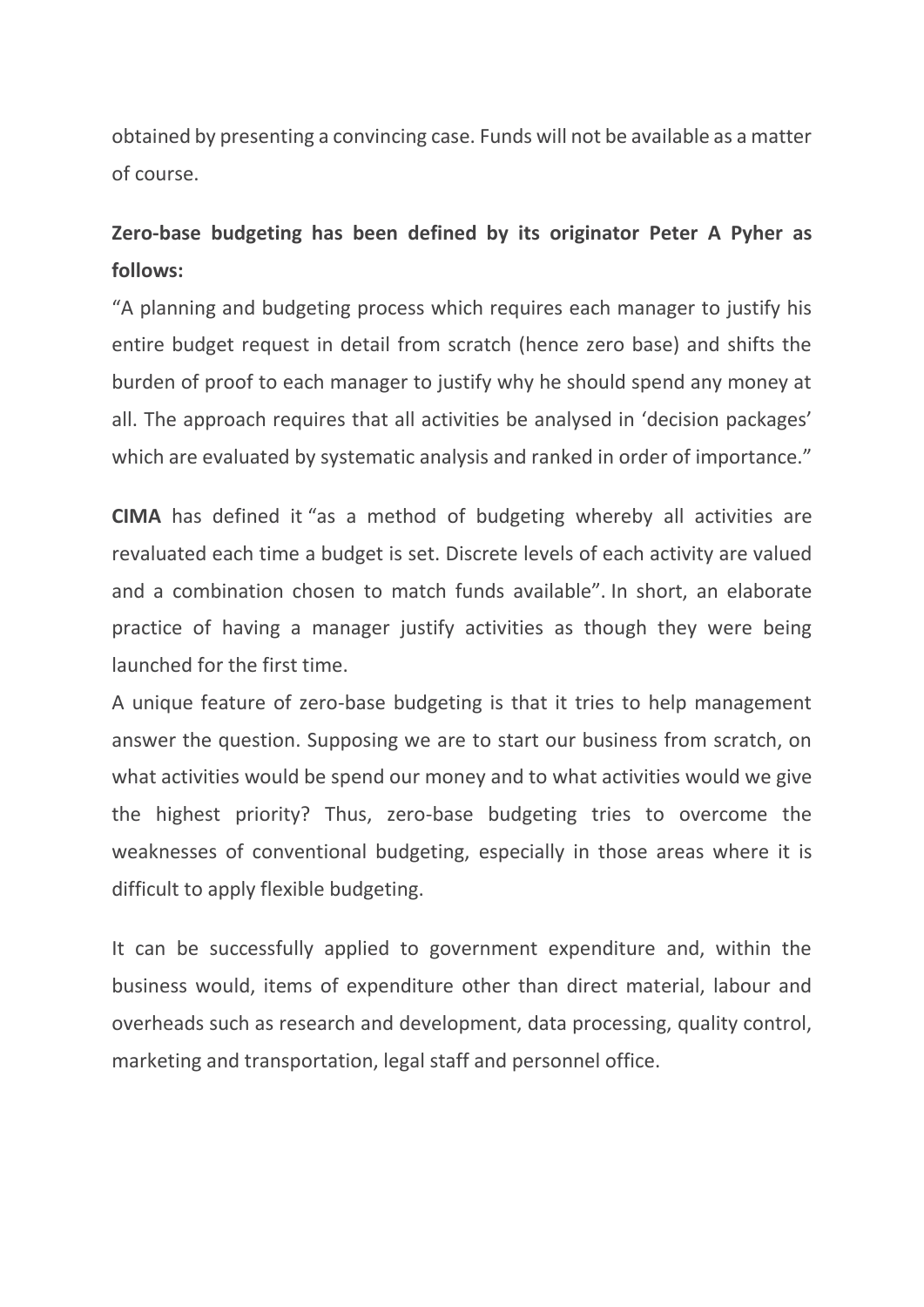## **Advantages of Zero-Base Budgeting:**

(1) Zero-base budgeting is not based on incremental approach, so it promotes operational efficiency because it requires managers to review and justify their activities or the funds requested. Past inefficiencies are not repeated.

(2) Zero-base budgeting is most appropriate for the staff and support areas (i.e., non- manufacturing overheads) of an organisation because the inputs of these areas are not directly related to the final outputs of the organisation.

(3) Zero-base budgeting considers every time alternative ways of performing the same job because zero is taken as a base every time at the preparation of a budget. Thus, management has an opportunity to get a critical appraisal of its activities.

(4) It focuses management process on analysis and decision-making because it requires managers to review their activities every time when a budget is developed.

(5) It is helpful to the management in making optimum allocation of scarce resources because a unique aspect of zero-base budgeting is the evaluation of both current and proposed expenditure and placing it in some order of priority. Funds are used on priority basis and hence there is better allocation of resources.

(6) Coordination within the firm is improved and communication channels are strengthened.

(7) Increased participation in ZBB creates a motivational impact.

(8) ZBB is particularly useful for service departments and Government